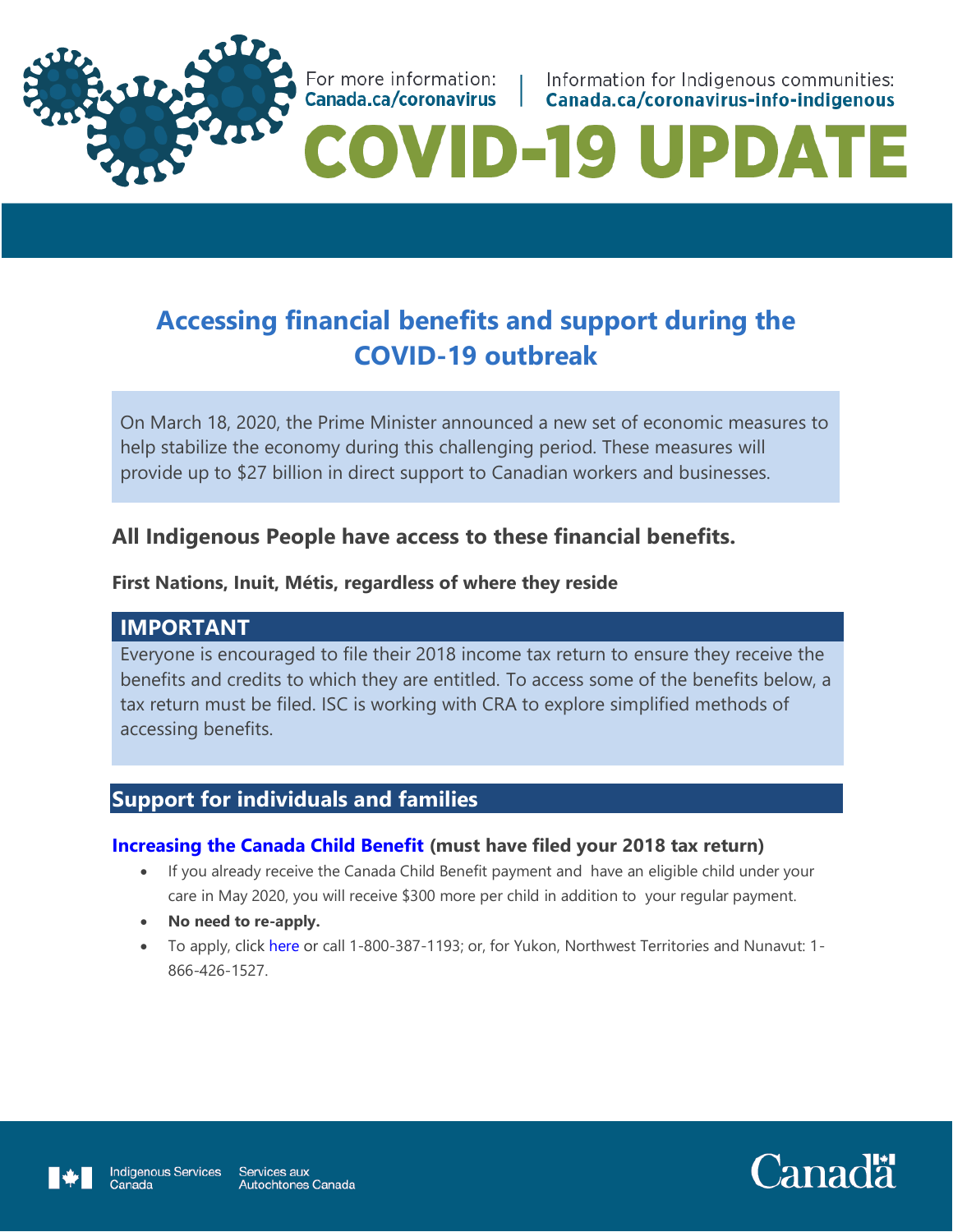

#### **[Special Goods and Services Tax credit payment](https://www.canada.ca/en/revenue-agency/services/child-family-benefits/gsthstc-apply.html) (must have filed your 2018 tax return)**

- There will be a one-time special [Goods and Services Tax credit](https://www.canada.ca/en/revenue-agency/services/child-family-benefits/gsthstc-eligibility.html) payment by early May available for low- and modest-income families.
- The average additional payment will be close to \$400 for single individuals and close to \$600 for couples.
- **There is no need to apply for this payment. If you are eligible, you are enrolled automatically when you file your income tax return.**

#### **[Extra time to file income tax returns](https://www.canada.ca/en/revenue-agency/campaigns/covid-19-update/covid-19-filing-payment-dates.html)**

- For individuals (other than trusts), the tax return filing due date will be extended until June 1, 2020.
- When you file in your income tax return, if you owe money, payment will only be due September 1, 2020, and will not incur interest or penalties.

#### **[Mortgage support](https://cba.ca/mortgage-deferral-to-help-canadians-experiencing-financial-hardship-due-to-covid-19)**

- Canadian banks have committed to work with their customers on a case-by-case basis to find solutions to help them manage hardships caused by COVID-19.
- If that is your situation, **contact your financial institution** to ask about flexibility for a mortgage deferral.
- If a lender approves a payment deferral on a Ministerial Loan Guarantee, no extra approval from ISC is needed, unless the terms and conditions of the payment deferral exceed the existing Ministerial Loan Guarantee.

# **Support for people facing unemployment, who are sick, quarantined, impacted by self-isolation or are unable to work**

#### **[The new Canada Emergency Response Benefit](https://www.canada.ca/en/department-finance/economic-response-plan/covid19-individuals.html#new_canada_emergency_response_benefit)**

- This new financial support, which provides a taxable benefit of \$2,000 a month for up to 4 months, will be accessible through a secure web portal starting in early April. Applicants will also be able to apply via telephone. More information will be shared soon. Click [here](https://www.canada.ca/en/department-finance/economic-response-plan/covid19-individuals.html#new_canada_emergency_response_benefit) for more information.
- Register for direct deposit on CRA's [My Account](https://www.canada.ca/en/revenue-agency/services/e-services/e-services-individuals/account-individuals.html) for the quickest and most reliable way to get benefit and credit payments.

#### **[Improved access to Employment Insurance sickness](https://www.canada.ca/en/services/benefits/ei/ei-sickness.html) benefits**

 If you are sick, quarantined or have been directed to self-isolate, the Government of Canada will waive the requirement to provide a medical certificate to access EI sickness benefits. Click [here](https://www.canada.ca/en/services/benefits/ei/ei-sickness.html) to apply.



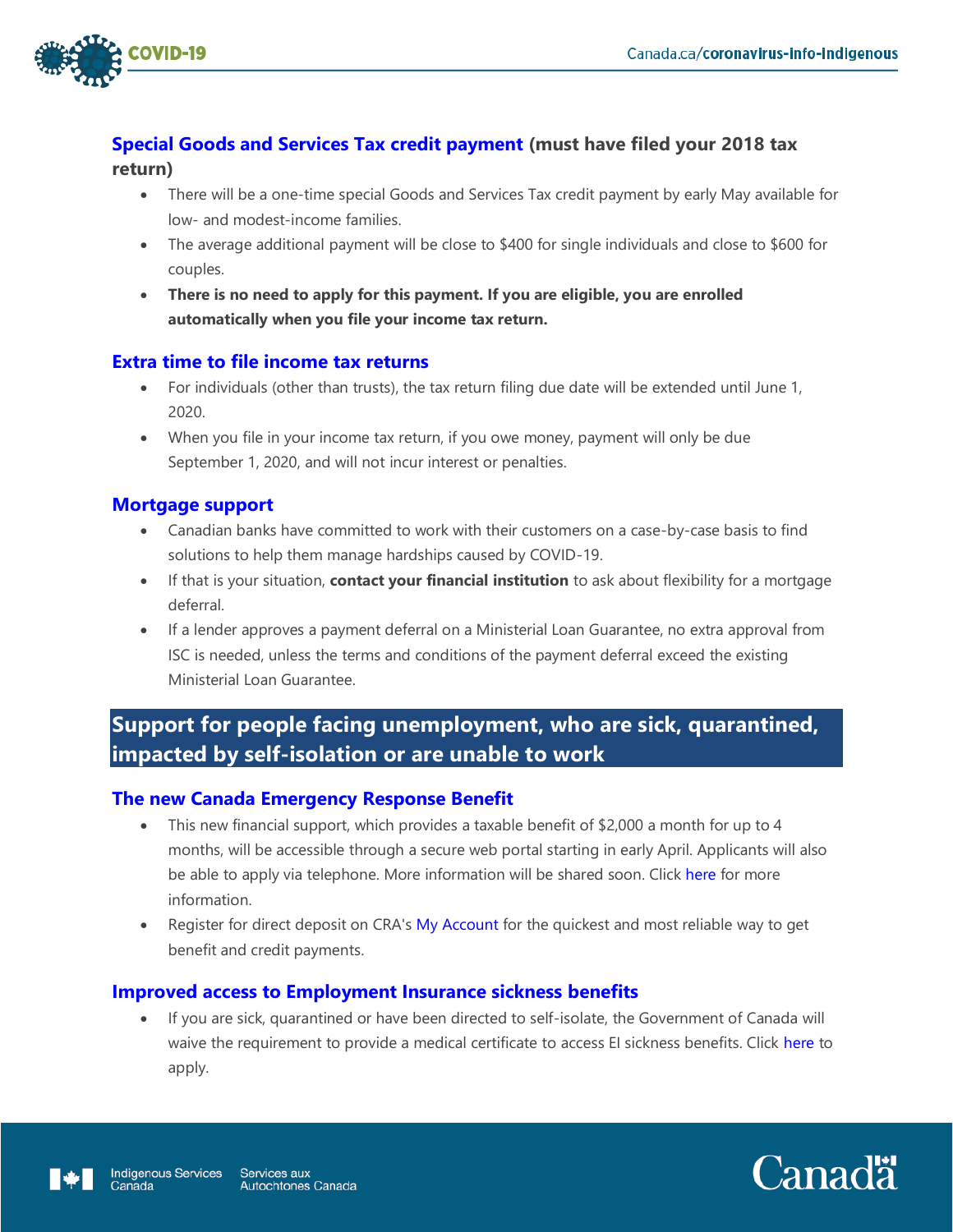

#### **[Apply for Employment Insurance](https://www.canada.ca/en/services/benefits/ei/ei-regular-benefit/eligibility.html)**

• Apply online first for regular EI benefits at [Employment Insurance](https://srv270.hrdc-drhc.gc.ca/AW/introduction?GoCTemplateCulture=en-CA) or call toll-free: 1-800-206-7218. You will be automatically enrolled in the Canada Emergency Response Benefit if you are eligible.

**If you require assistance accessing services, please complete an online request. A Service Canada officer will contact you within 2 business days.**

#### **[Canada.ca/service-canada-e-service](https://sr-ds.powerappsportals.com/caseintakeen/)**



# **Support for Indigenous communities and people who are vulnerable**

#### **[A new Indigenous Community Support Fund](https://www.sac-isc.gc.ca/eng/1585189335380/1585189357198)**

- The [Indigenous Community Support Fund](https://www.sac-isc.gc.ca/eng/1585189335380/1585189357198) will provide \$305 million to help Indigenous communities prevent, prepare and respond to coronavirus disease 2019 (COVID-19).
- This funding will help Indigenous communities to address their unique priorities and needs such as support for Elders, food insecurity, educational and other support for children, mental health assistance and emergency response services.
- Through this fund, \$290 million has been allocated to First Nations, Inuit and Métis communities., The remaining \$15 million will be available for regional and urban Indigenous organizations supporting their members living away from their communities, and to regional organizations such as Friendship Centres and the Métis Settlements General Council of Alberta.
- A call for proposals will be launched shortly for the regional and urban Indigenous organizations fund.

#### **[Enhancing the Reaching Home initiative](https://www.canada.ca/en/employment-social-development/programs/homelessness.html)**

- To support people across Canada experiencing homelessness during the COVID-19 outbreak by providing \$157.5 million to the Reaching Home initiative.
- This support can help address needs such as purchasing beds and physical barriers for social distancing and securing accommodation to reduce overcrowding in shelters.
- Shelters and other non-profit organizations can apply for funding [here.](https://www.canada.ca/en/employment-social-development/services/funding/homeless.html)



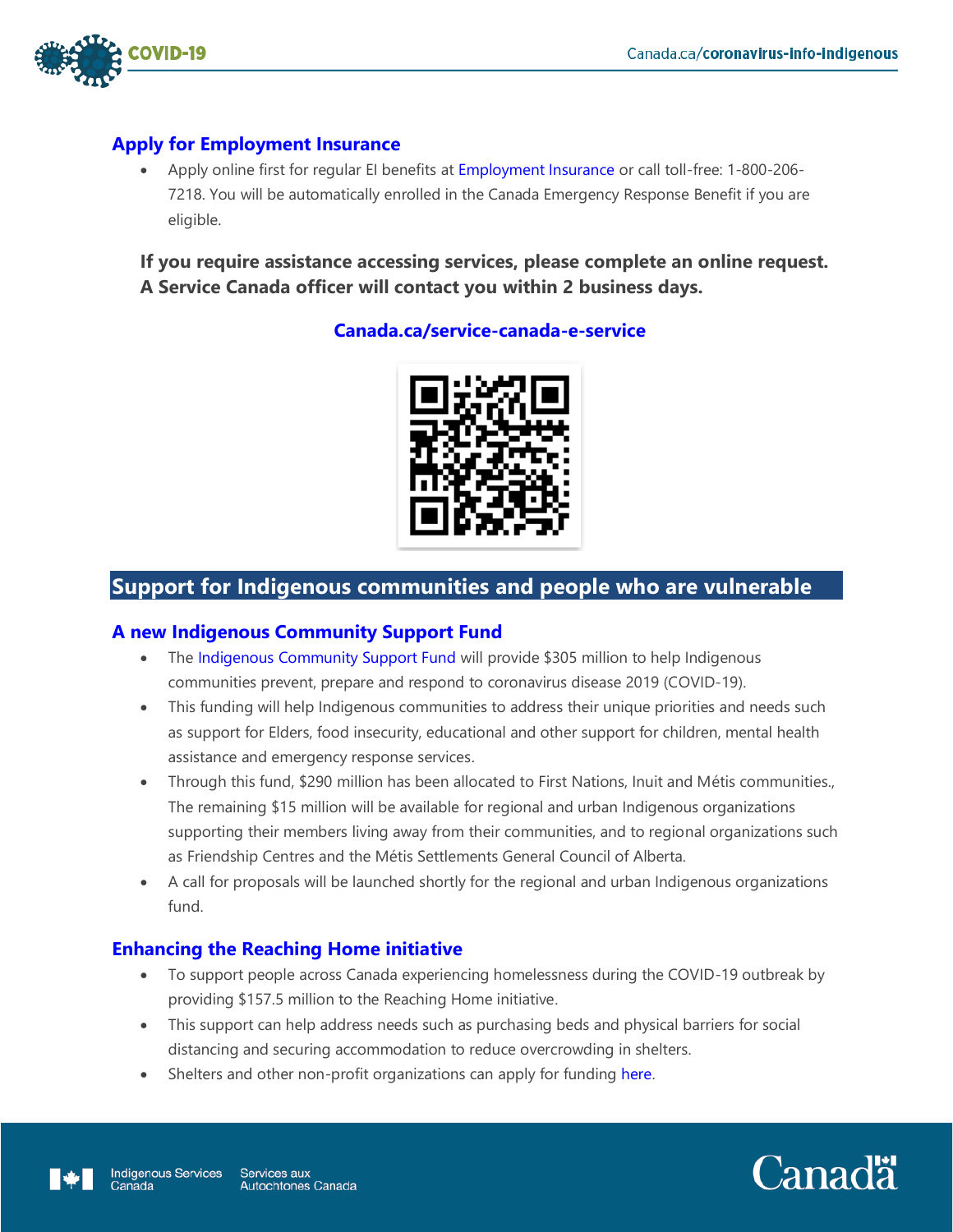

#### **[Support for women's shelters](https://www.canada.ca/en/department-finance/economic-response-plan/covid19-individuals.html#support_women_shelters_and_sexual_assault_centers) and sexual assault centres**

- Up to \$50 million will be provided to women's shelters and sexual assault centres across Canada to help with their capacity to manage or prevent an outbreak in their facilities.
- This funding includes up to \$10M to be provided to Indigenous Service Canada's network of 46 emergency shelters on reserve and in Yukon to support Indigenous women and children fleeing violence.

#### **[Support for First Nations and Inuit health](https://www.sac-isc.gc.ca/eng/1584819394157/1584819418553)**

- Funding requests for community public health needs in First Nations and Inuit communities can be submitted to First Nations and Inuit Health Branch offices in each of the regions (in British Columbia, through the First Nations Health Authority).
- Funding applications can be for measures including but not limited to:
	- o Identified needs to update and/or activate pandemic plans
	- o Public health and primary health care capacity to respond to the COVID-19 outbreak
	- o Align response efforts with evidence
	- o Address immediate needs in the short term
- A [community guide](https://www.sac-isc.gc.ca/eng/1584819394157/1584819418553) has been developed to assist First Nations with accessing these funds and regular discussions are occurring with the Inuit Public Health Task Group (comprised of Inuit representational organizations, federal and provincial and territorial governments).

#### **[Support for Emergency Management](https://www.sac-isc.gc.ca/eng/1534954090122/1535120506707) on reserve**

- First Nation communities on reserve may need emergency assistance services that can be provided through the [Emergency Management Assistance Program](https://www.sac-isc.gc.ca/eng/1534954090122/1535120506707) (EMAP).
- At this time, EMAP assistance is dedicated to ensure the immediate health and safety response of First Nations related to COVID-19, in addition to other expenses that would typically be supported by the EMAP.

### **Support for seniors**

#### **[Reduced minimum withdrawals for Registered Retirement Income Funds](https://www.canada.ca/en/department-finance/economic-response-plan/covid19-individuals.html#eased_rules_registered_retirement_income_funds)**

 A new measure in place to reduce the required minimum withdrawal amounts from Registered Retirement Income Funds (RRIFs) by 25% for 2020.

## **Support for students and recent graduates**

#### **A pause on [the repayment of Canada Student Loans](https://www.canada.ca/en/department-finance/economic-response-plan/covid19-individuals.html#eased_rules_registered_retirement_income_funds)**

- Effective March 30, we are placing a six-month interest-free pause on the repayment of Canada Student Loans for all student loan borrowers. No payment will be required and interest will not accrue during this time.
- **Students do not need to apply for the repayment pause.**